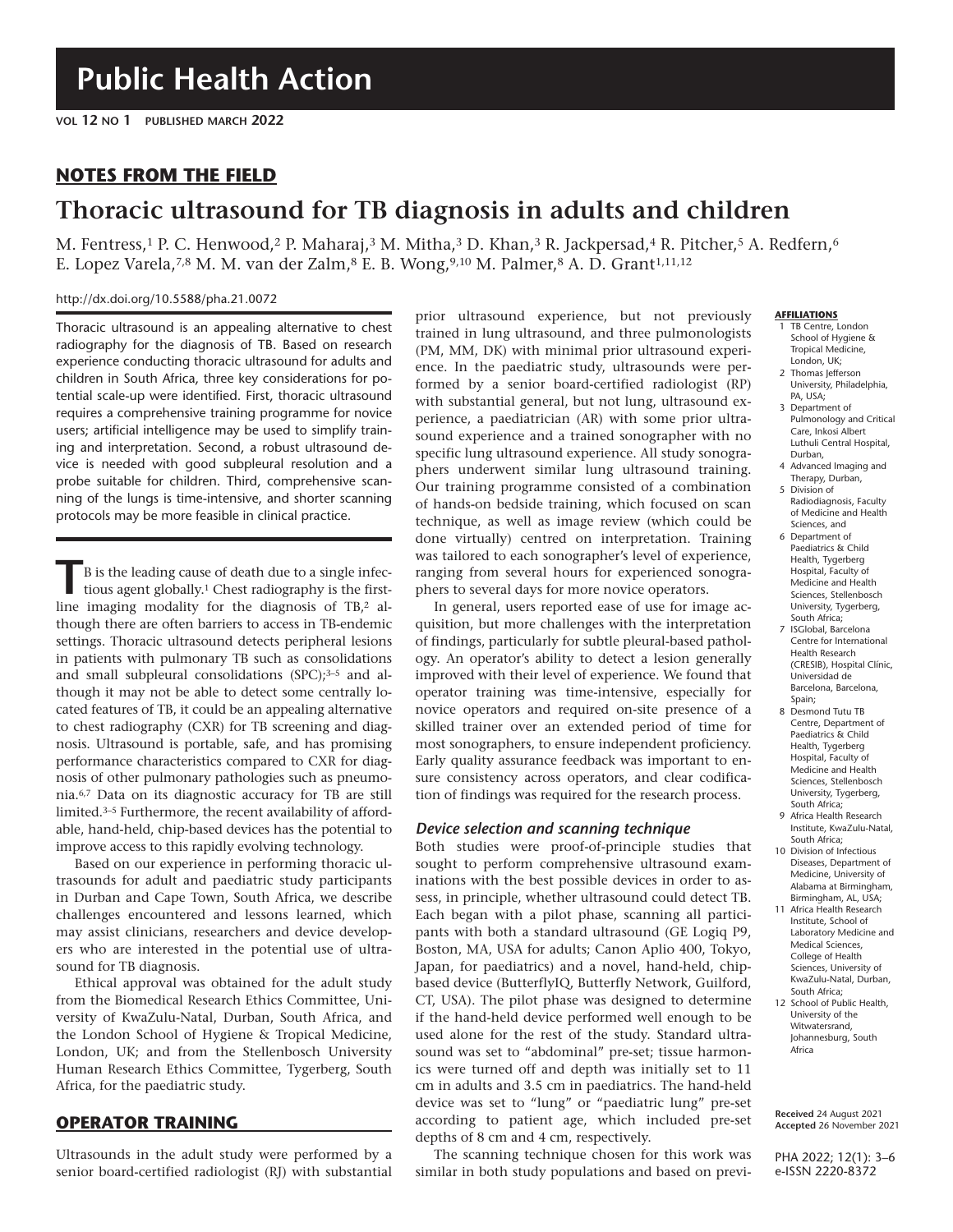ously described techniques.3,4 It involved comprehensive, systematic interrogation of each intercostal space, from apices to diaphragm, in longitudinal and transverse planes for adults and transverse only for paediatrics. The chest was divided into a total of 18 regions (for each lung, upper, middle and lower regions anteriorly, laterally and posteriorly) per participant, and representative images were saved from each region for review by a masked expert.

## **STANDARD VS. NOVEL HAND-HELD ULTRASOUND**

Standard ultrasound provided acceptable resolution in both adult and paediatric patients, and was taken as the reference standard for our informal comparison with the novel hand-held device during the pilot phase.

#### *Adult experiences*

According to our a priori-defined scanning protocol, the novel device provided suboptimal resolution for subtle, pleural-based pathology such as SPC and pleural line irregularities when used in adults at a standardised scanning depth of 11 cm (Figure 1). This was especially important because SPCs were considered important findings for TB based on previous studies.3–5 Reducing depth improved resolution at the pleural line but overlooked deeper structures in adults, making it impractical. Other pre-sets on the novel device were tried; however, these did not significantly improve resolution. The device was not able to consistently complete our lengthy scan protocol and would occasionally freeze before completing the examination. In addition, the process of labelling images on the novel device was time-consuming. Given these limitations of the novel device in adults, we chose to continue using the standard device as the primary imaging tool in adults and to use the novel device only for "spot" imaging.

#### *Paediatric experiences*

In the paediatric study, the novel device provided adequate resolution for lung pathology compared to the standard ultrasound, including excellent pleural and subpleural detail. However, the novel device probe was too large to perform suprasternal notch scanning (Figure 2), which is the most important view to evaluate for potential mediastinal lymphadenopathy, a key radiological finding in paediatric TB. Despite this significant limitation, the paediatric study continued with the novel device as the primary imaging tool even after the pilot phase, as the pulmonary imaging was of acceptable quality. One possible explanation for the superior image quality in children compared to adults is that the shallower scanning depth used in paediatrics allowed for higher image resolution.

## **EXAMINATION TIME**

A comprehensive scanning technique was used with a view to optimising sensitivity in these proof-of-principle studies. The median thoracic scan time was respectively 32 min (interquartile range [IQR] 27–40) and 20 (IQR 15–27) min in adult and paediatric patients, although there was considerable variation. This recorded time typically included all image labelling, archiving of images and simultaneous case report form completion by a second investigator according to a rigorous research protocol. Examination time is thus likely to be shorter in clinical practice. Longer scan times were noted for patients with more extensive pathology.

## **DISCUSSION**

Our experiences reveal three main considerations related to the use of thoracic ultrasound in the TB diagnostic pathway: training, device characteristics and scanning technique.

First, thoracic ultrasound requires a comprehensive training programme for novice users. Effective training is an iterative process, and early feedback is essential to ensure there is consistency in regard to lesion identification and classification. This could be a significant barrier to broader implementation of thoracic ultrasound. There may be potential for artificial intelligence (AI) to assist with shortening the time needed to train operators in both image acquisition and interpretation. A finding such as a subtle SPC that flashes quickly across the screen may be more easily detected by a well-trained AI algorithm than by a novice sonographer with basic training. Thoracic ultrasound AI algorithms have already been developed to detect pneumonia8 and B-lines (sonographic signs of interstitial oedema), as well as to guide operators in cardiac imaging probe placement, $9$  and the field is rapidly evolving.

Second, the novel, chip-based, hand-held device may need software and hardware adaptations for adults to optimise resolution for pleural-based pathology, which may be particularly important in TB diagnosis. Additionally, in the specific context of TB diagnosis, a smaller probe footprint is needed to allow assessment for mediastinal lymphadenopathy in children.

Third, the comprehensive scanning protocols of the lungs used in these research studies was time-intensive. Shorter scanning protocols may be more feasible in clinical practice. For example, a previously described six-zone, 12-view scan technique,10 which involves sliding from apices to diaphragm in anterior, lateral and posterior zones, could be adapted for TB by including additional views at the anterior and posterior apices, which are frequently affected by TB. Shorter scanning protocols should be evaluated in future studies to determine if acceptable sensitivity can be maintained with shorter scan times.

Strengths of this report include incorporation of experiences from both adult and paediatric populations, from a TB-endemic region, and across diverse ultrasound operators and devices. Limitations include heterogeneity in implementation practices between adults and paediatrics, and non-systematic assessment of operator experiences. Future studies of ultrasound for TB diagnosis should ideally include systematic evaluations of user experiences to guide best practices.

#### **CORRESPONDENCE**

Correspondence to: Matthew Fentress, Infectious and Tropical Diseases, London School of Hygiene & Tropical Medicine, Keppel Street, London WC1E 7HT, UK. email: mfentress2010@ gmail.com

#### **KEY WORDS**

tuberculosis; thoracic ultrasound; user experience

#### **ACKNOWLEDGEMENTS**

The authors wish to thank the people who consented to participate in this research; the team at Stellenbosch University (Tygerberg, South Africa); and the team at Africa Health Research Institute, including A Edwards, D Ramjit, D Gareta, N Dayi, N Ngcobo, Z Mhlane, F Karim and N Myeza. In addition, we acknowledge support from the Spanish Ministry of Science and Innovation and State Research Agency through the "Centro de Excelencia Severo Ochoa 2019–2023" Programme (CEX2018-000806-S), and support from the Generalitat de Catalunya through the Centres de Recerca de Catalunya Programme. ELV is supported by a Spanish Paediatrics Association (AEP) fellowship and a Ramon Areces Foundation Fellowship. This work was supported, in whole or in part, by the Bill & Melinda Gates Foundation, Seattle, WA, USA (Grant Numbers OPP1212544 and OPP1212276). Under the grant conditions of the Foundation, a Creative Commons Attribution 4.0 Generic License has already been assigned to the Author Accepted Manuscript version that might arise from this submission. *Data Availability:* This paper describes the experience of training users and performing thoracic ultrasound. The data supporting the findings of this study are available in the article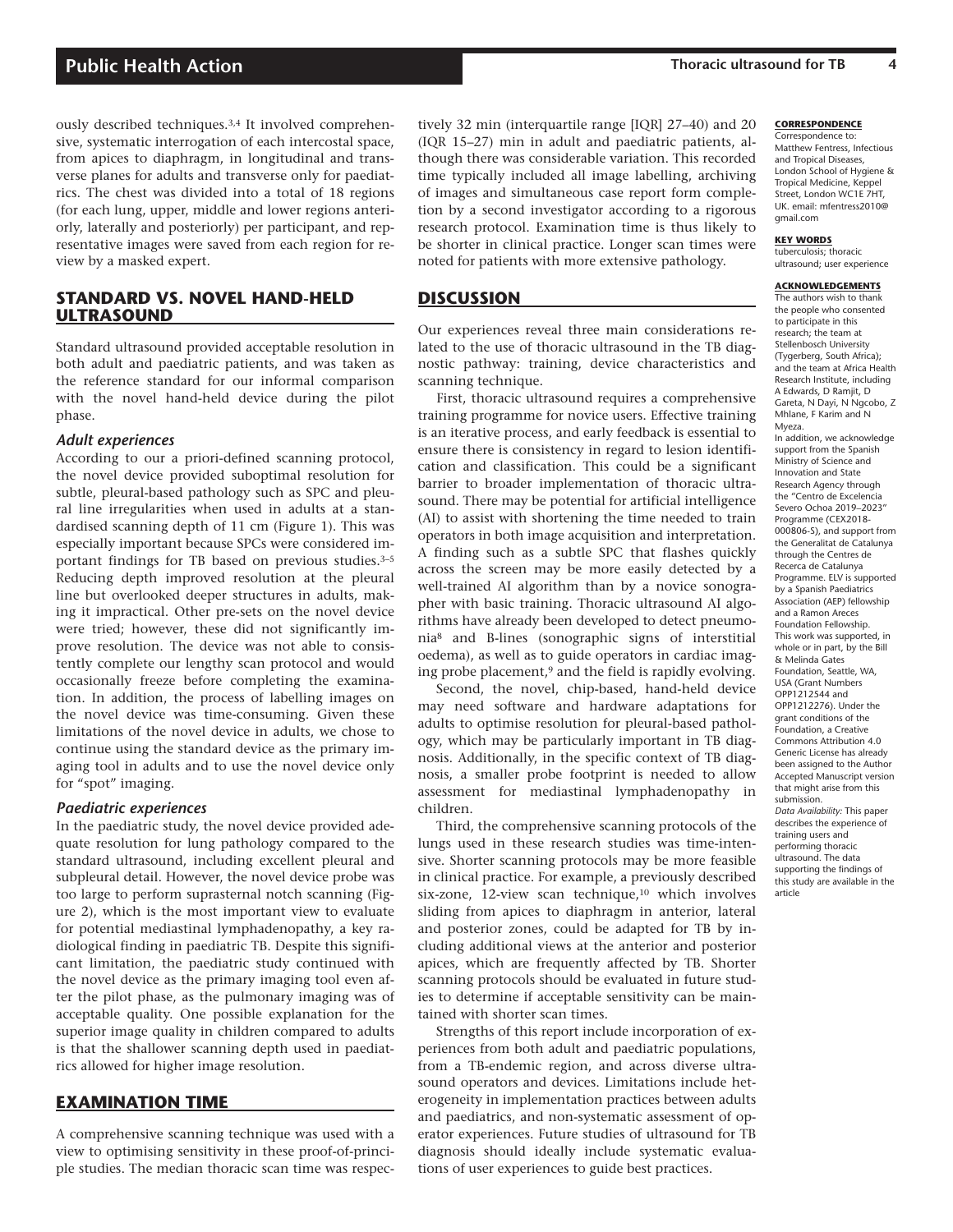

FIGURE 1 Comparison of standard and novel ultrasound devices in study participants. Large consolidation (arrowhead), characterised by subpleural echo poor or tissue-like region ≥1 cm in depth or length, seen on standard device (Panel A) is adequately imaged on novel device (**Panel B**). More subtle, small subpleural consolidation (thin arrow), characterised by hypoechoic subpleural region less than 1 cm x 1 cm, with distinct borders and posterior trailing artifact, seen on standard device (**Panel C**) is sub-optimally imaged on novel device (**Panel D**).